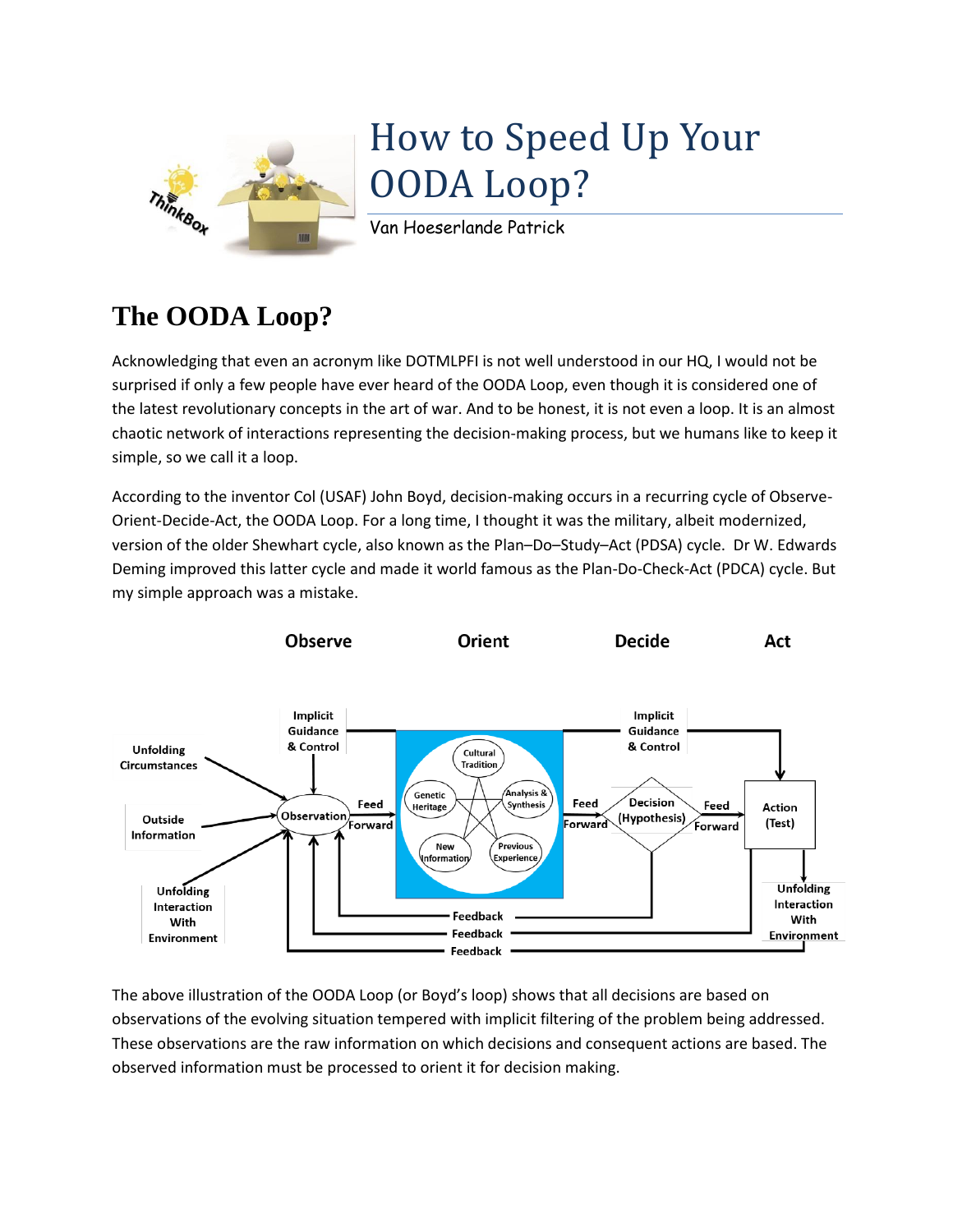Boyd said, the second O, 'orientation' – as the repository of your genetic heritage, cultural tradition, and previous experiences – is the most important part of the OODA Loop since it shapes the way you observe, the way you decide, the way you act. As stated by Boyd and shown in the 'Orient' box, there is much filtering of information through your culture, genetics, ability to analyse and synthesize, and previous experience.

Once oriented by making sense of the information, you make a decision ('D') in the form of a hypothesis or understanding. This decision will drive your actions ('A') with the understanding that you will influence the environment towards a positive outcome.

Utility theory (the basis of game theory) describes how decisions are made based on the perceived value of taking an action. The OODA Loop shows that prior to making a decision (the Decide phase), the person will first have to get information (Observe) and determine what it means and what can be done about it (Orient). In this way, the utility sought at the Decide phase can be altered by affecting the information the opponents receive and thus the cognitive model they apply when orienting to it.

### **The OODA Loop in Military Operations**

Since the OODA Loop was designed to describe a single decision maker, the situation is usually much more complicated and worse than shown, as most decisions have a group of people observing and orienting, each bringing their own cultural traditions, genetics, experience and other things. It is here that decisions often get stuck, which does not lead to winning, since in order to win, you should operate at a faster tempo or rhythm than your adversaries, or better yet, get 'inside' their OODA.

The key is to obscure your intentions and make them unpredictable to your opponents while you simultaneously clarify their intentions. That is, operate at a faster tempo to generate rapidly changing conditions that inhibit your opponents from adapting or reacting to those changes and that suppress or destroy their awareness. Thus, a hodgepodge of confusion and disorder occur to cause the other side to over- or under-react to conditions or activities that appear to be uncertain, ambiguous, or incomprehensible.

With their familiar clues hopelessly scrambled, your rivals under pressure will usually try to interpret the mess from their accustomed perspective. While the confused rival struggles, the savvy commander quickly executes yet another set of manoeuvres, once more scrambling the parts and further feeding the opponent's confusion. Ultimately, Boyd wrote, the winner "collapses his [adversary's] ability to carry on." You win the competition by destroying your opponent's frame of reference. This because your adversaries will be unable to generate mental images or pictures that agree with the menacing as well as faster transient rhythm or patterns they are competing against. They have simply not enough time to orient and make sense of the observations, resulting in decisions that an advantageous to us.

The proper mind-set is to let go a little, to allow some of the chaos to become part of your mental system, and to use it to your advantage by simply creating more chaos and confusion for the opponent. You have to funnel the inevitable chaos of the battlefield in the direction of the enemy.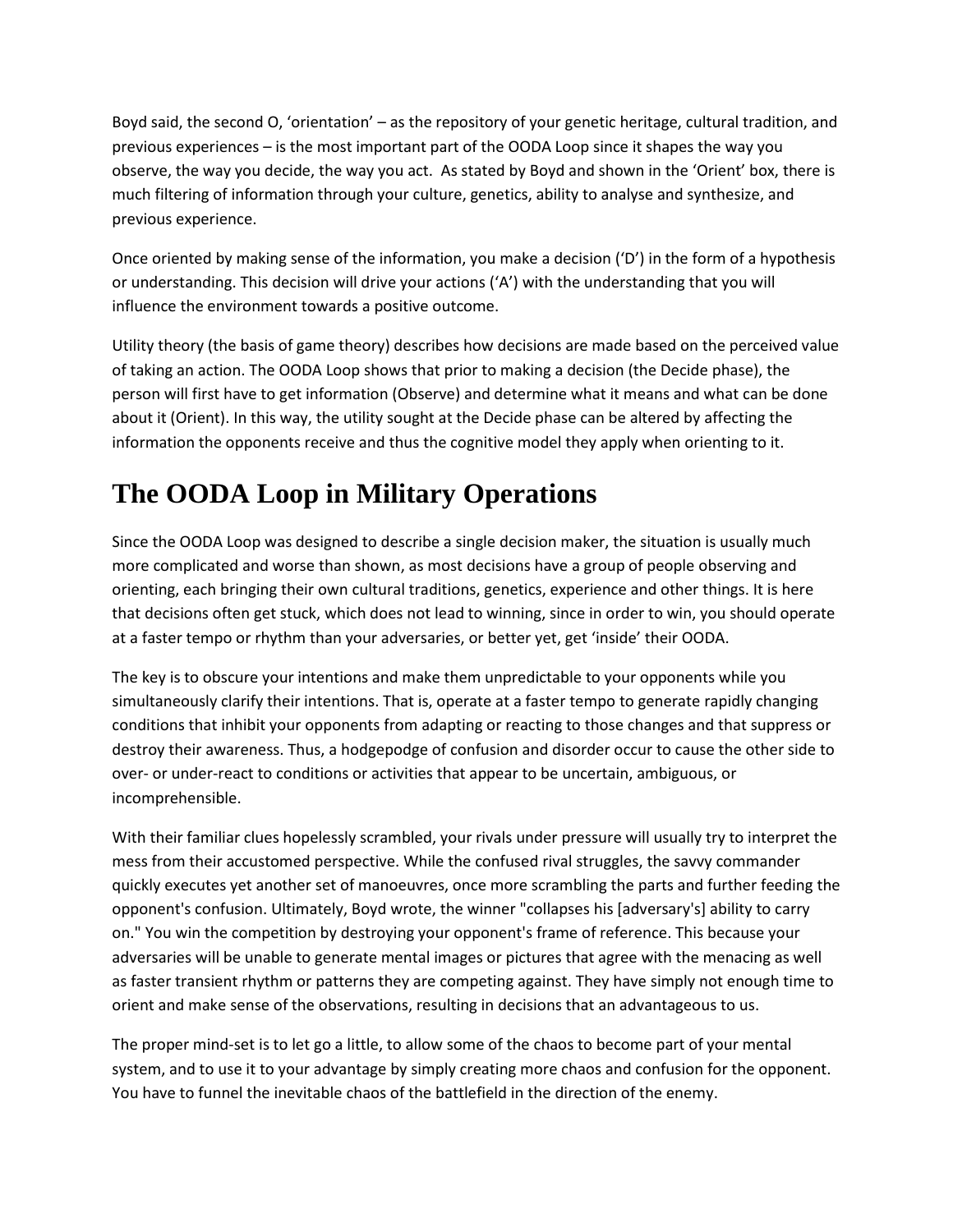It is easy to understand that an entity (whether an individual or an organization) that can process this cycle quickly, observing and reacting to unfolding events more rapidly than an opponent, can thereby 'get inside' the opponent's decision cycle and gain the advantage.

Some people reduce, based on this 'getting inside the decision loop', the art of war to speeding up the cycle. This is a simple way to interpret the use of the OODA Loop, but it is misleading in its simplicity. There is a point where you can go too fast. You must give your opponent the time to react to what they think is happening to them. There is no use for further action if the other side only needs time to come to the inevitable conclusion. You don't need to shoot a decapitated chicken, just because it runs around. Does that mean that you have to sit and wait? No.

#### **The deeper meaning of the OODA Loop**

Frans Osinga argues that Boyd's own views on the OODA Loop are much deeper, richer, and more comprehensive than the common interpretation of the 'rapid OODA Loop' idea. Boyd developed the concept to explain how to direct one's energies to defeat an adversary and survive. Boyd emphasized that 'the loop' is actually a set of interacting loops that are to be kept in continuous operation during combat. He also indicated that the phase of the battle has an important bearing on the ideal allocation of one's energies.

Taking control of the situation is key. It is not enough to speed through OODA faster - that results in flailing.

According to Boyd, systems work well if the organization is focussed because of 'schwerpunkt', a German term meaning organizational focus. 'Schwerpunkt', Boyd wrote, "represents a unifying medium that provides a directed way to tie initiative of many subordinate actions with superior intent as a basis to diminish friction and compress time." That is, individuals decide and act locally, but they are guided by a keen understanding of the bigger picture.

In effective organizations, 'schwerpunkt' connects vibrant OODA Loops that are operating concurrently at several levels. Soldiers close to the action stick to tactical loops, and their commanders travel in operational loops, while generals navigate much broader strategic and political loops. The loops inform each other: If everything is clicking, feedback from the tactical loops will guide decisions at higher loops and vice versa.

Additionally, the loop doesn't require individuals or organizations to observe, orient, decide, and act, in that order, all the time. This may just take too much precious time. Think instead of the loop as an interactive web with orientation at the core. Orientation directly guides decisions, but it also shapes observation and action. At the same time, orientation is shaped by new feedback. An effective combatant, Boyd reasoned, looks constantly for mismatches between his original understanding and a changed reality. In those mismatches lie opportunities to seize the advantage.

And reality, Boyd understood, changes ceaselessly, unfolding "in an irregular, disorderly, unpredictable manner," despite your vain attempts to ensure the contrary. "There is no way out," Boyd wrote. "We